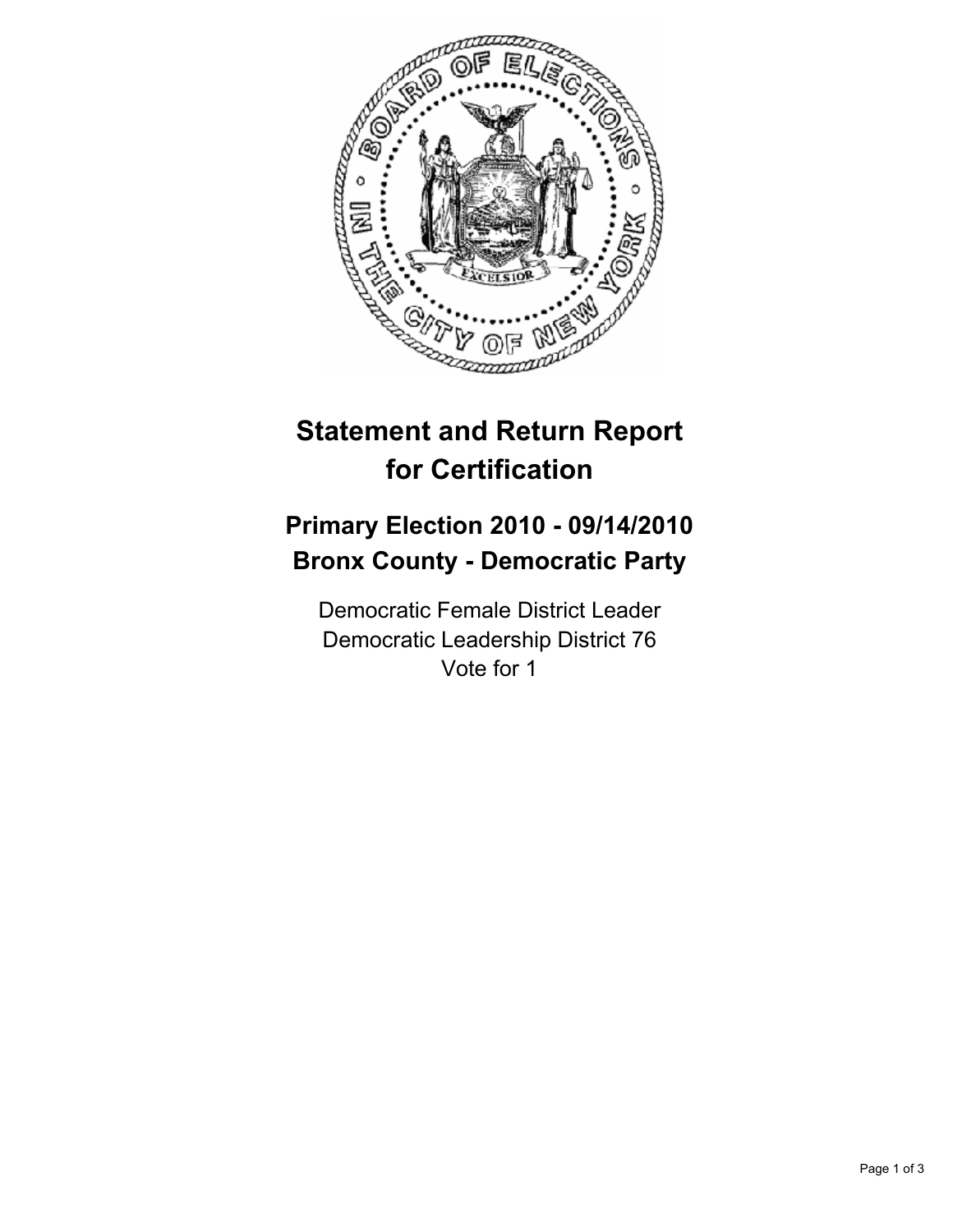

## **Assembly District 76**

| PUBLIC COUNTER                   | 5,284 |
|----------------------------------|-------|
| <b>EMERGENCY</b>                 | 11    |
| ABSENTEE/MILITARY                | 72    |
| <b>AFFIDAVIT</b>                 | 105   |
| <b>SARAH ALLEYNE</b>             | 1,134 |
| <b>JULIA RODRIGUEZ</b>           | 2.034 |
| ANABEL PALMER (WRITE-IN)         |       |
| <b>CARMEN MORALES (WRITE-IN)</b> | 7     |
| MARCOS CRESPO (WRITE-IN)         |       |
| MILDRED BONILLA (WRITE-IN)       |       |
| WILMA CASTRO (WRITE-IN)          | 1     |
| <b>Total Votes</b>               | 3,179 |
|                                  |       |